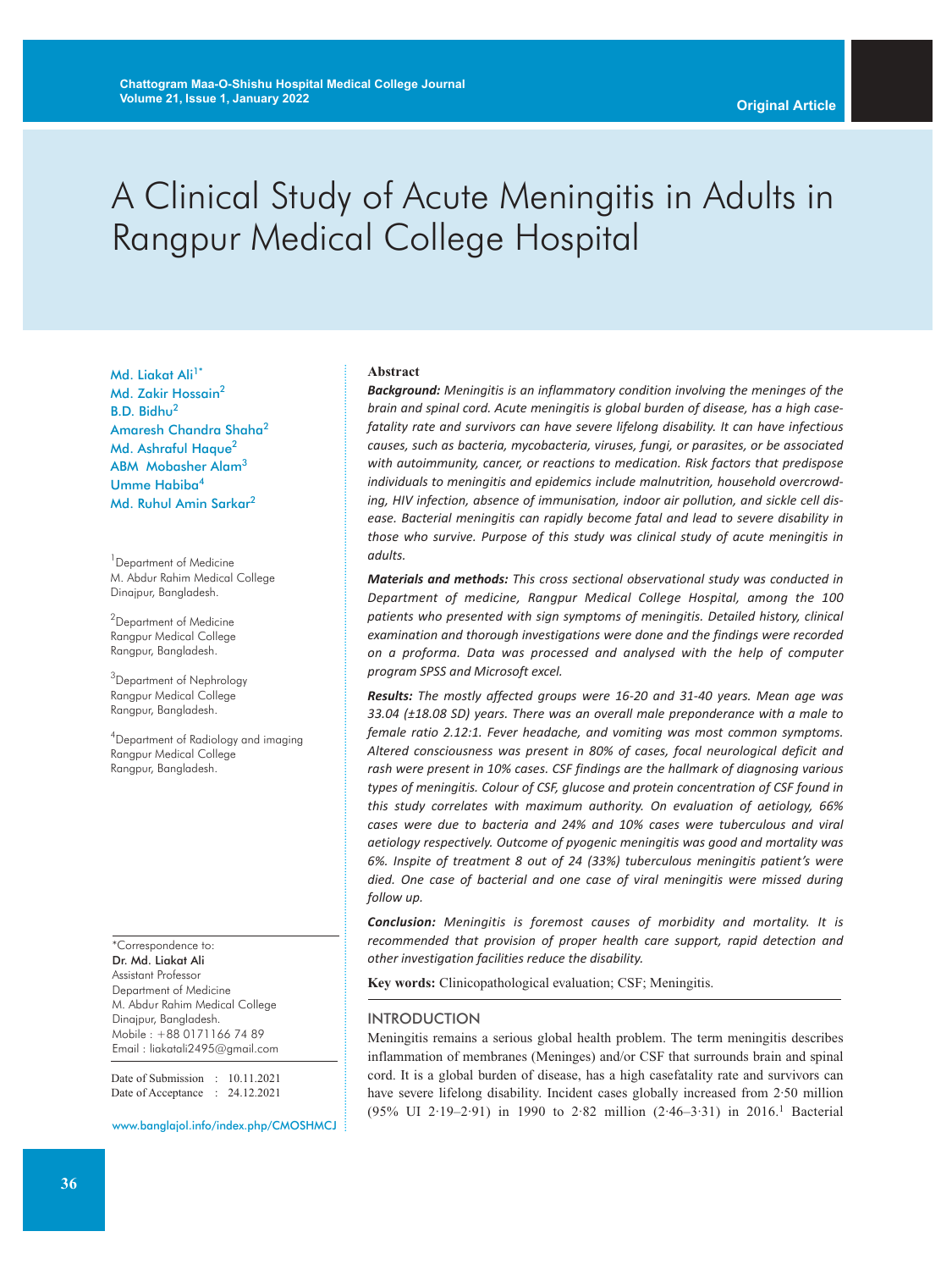meningitis is the most common and notable infection of the central nervous system, can progress rapidly, and can result in death or permanent debilitation. Not surprisingly, this infection justifiably elicits strong emotional responses and, hopefully, immediate medical intervention. The advent and widespread use of antibacterial agents in the treatment of meningitis have drastically reduced the mortality caused by this disease. 2 Bacterial meningitis is a neurologic emergency, progression to more severe disease reduces the patient's likelihood of a full recovery. A blood culture and lumbar puncture should be performed immediately to confirm the diagnosis.<sup>3</sup>

Streptococcus pneumoniae and Neisseria meningitidis are the most common and most aggressive pathogens of meningitis. Clinical and experimental studies have established a more detailed understanding of the mechanisms resulting in brain damage, sequelae and neuropsychological deficits. <sup>4</sup> During the last several years, much has been learned about the pathogenesis of meningitis. At any given time, the following is a brief presentation of current knowledge of the subject. Some bacteria that cause meningitis have pili that allow the bacteria to attach to specific mucosal cells and, subsequently, to colonize mucosal surfaces of the nasopharynx. The distribution of specific mucosal and epithelial cell receptors probably determines the sites of colonization. This concept has been proposed most convincingly for Haemophilus influenzae and Neisseria meningitidis.<sup>5,6-9</sup> Viral meningitis and / or meningo encephalitis are predisposed to seasonal as well as environmental factor. But such co-relation is present neither in cases of Herpes simplex encephalitis nor in bacterial meningitis.

The portals of entry for bacteria capable of causing meningitis and the mechanisms by which entry is gained are not well understood. The portals of entry probably are sites at which the bacteria actively (By direct invasion with or without damage to the host cells) or passively (By phagocytosis) enter subepithelial tissues and, subsequently, enter the blood circulation. N. meningitidis is known to be phagocytized by nasopharyngeal epithelial cells. <sup>8</sup> While in the blood circulation, the bacteria that cause meningitis must avoid being phagocytized by polymorphonuclear leukocytes and reticuloendothelial cells and must avoid being lysed by complement and specific antibody. Eventually, the bacteria enter the subarachnoid space and, thus, the CSF. The most likely portals of entry into the subarachnoid space are areas of minimal resistance such as choroid plexuses; dural venous sinuses; the cribriform plate; cerebral capillaries; sites of surgical, traumatic, or congenital central nervous system defects; or sites of parameningeal infection (e.g., epidural abscess)6.

The most common etiologic agents of acute meningitis are enteroviruses (Primarily echoviruses and coxsackieviruses) and bacteria (Streptococcus pneumoniae and Neisseria meningitides. Patient age and other factors (ie, immune status, post neurosurgery, trauma) are associated with specific

bacterial pathogens. <sup>10</sup> Almost all bacteria that are pathogenic to man have the potential to produce meningitis, but it is unclear why a relatively small number of pathogens account for most cases of meningitis. For example,group B Streptococcus, the E. coli K1 strain and Listeria monocytogenes are the main causes of neonatal meningitis, and S. pneumoniae, Neisseria meningitidis and Haemophilus influenza type b cause most cases of meningitis after the neonatal period. 11

In tuberculous meningitis,infection seeds through the blood stream from the primary lesion or site of chronic infection. Infection of meninges results from rupture of a microtubercle with discharge of tuberculoprotein and micobacteria into the subarachnoid space. These events will be marked by an episode of fever and meningeal irritation caused by the intrathecal tuberculin reaction. Subacute inflammation, specially of the basal meninges produce cranial nerve lesions, cerebral arteritis causing infarction, impairment of CSF absorptions or obstruction of the CSF circulation causing hydrocephalus, in the spinal cord, spinal arachnoiditis, producing multiple radiculopathy or myelopathy.

#### MATERIALS AND METHODS

This descriptive, cross sectional study was conducted in Department of Medicine, Rangpur Medical College Hospital, Rangpur, from 1st January, 2010 to 31 December,2010. Total 100 meningitis patients were selected. Detailed history, physical examination, neurological examination with others systemic examination and essential investigations like CBC, RBS, Serum creatinine, Chest X ray, CSF study were done in every patient. Patients with features of fever, headache, vomiting, meningeal irritation, e.g. neck rigidity, positive Kerning's sign and/or positive Brudzinskis sign considered meningitis.

Lumber puncture was done as early as possible. CSF and blood were sent for laboratory study. Other supportive investigations were done accordingly. Data of the cases were collected through regular follow up. Diagnosis was based on correlating clinical

finding with results of investigations and therapeutic response. All the information were recorded in a structured questionnaire. Data was checked and rechecked for omissions, inconsistencies and improbabilities. Data analysis was performed by Statistical Package for Social Science (SPSS), version-22. Data was edited, coded and entered in to the computer. Statistical analyses were done and level of significance was measured by using appropriate hypothetical testing. Level of significance (p value) is set at 0.05 and confidence interval at 95%. Results were presented as text, tables and diagram.

#### RESULTS

Total of 100 patients fulfilling inclusion/exclusion criteria were studied. Results and observations are given below: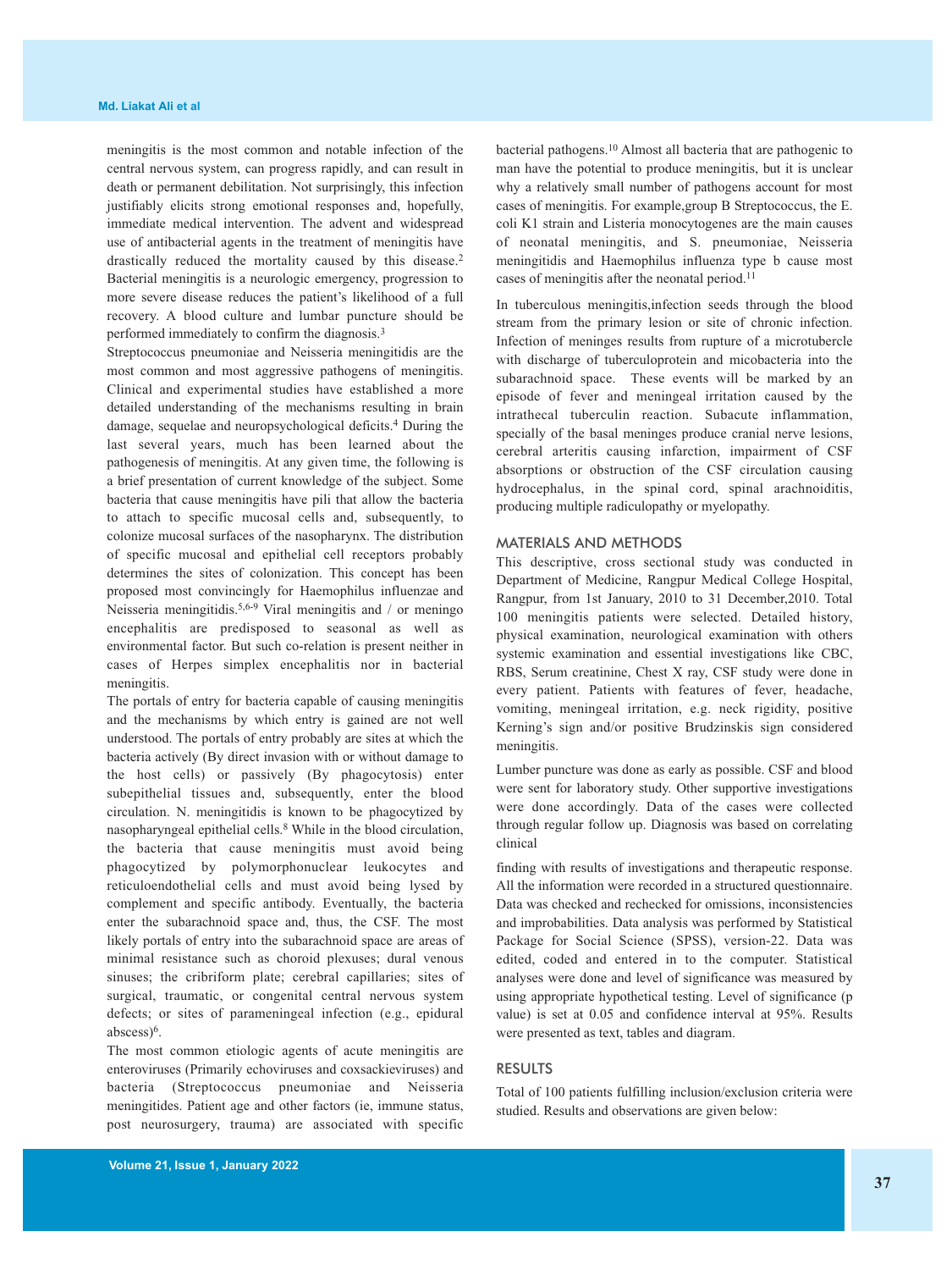#### **A Clinical Study of Acute Meningitis in Adults in Rangpur Medical College Hospital**

#### **Table I** Age distribution of patients (n=100)

| Age (years)   | <b>Number of patients</b> | Percentage $(\% )$          |
|---------------|---------------------------|-----------------------------|
| $16 - 20$     | 32                        | 32                          |
| $21 - 30$     | 18                        | 18                          |
| $31 - 40$     | 32                        | 32                          |
| $41 - 50$     | 12                        | 12                          |
| 51-60         | 2                         | $\mathcal{D}_{\mathcal{A}}$ |
| >60           | 4                         | 4                           |
| Mean $\pm$ SD | $28.1 \pm 5.8$            |                             |

Table I shows demographic profile of patients. In this series, the maximum number of patients (34%) was 16-20 and 31-40 years age group. Mean age of study population was 28.1±5.8 year (Table I). Most of the patients were male in sex (68/100, 68%) with male to female ratio of 2.12:1 (Figure 1).





Table II shows the clinical presentation. All patients (100%) faced their crisis with acute onset fever, and then 98% of cases presented with headache, then altered mental status (80%) of cases. Present study also gives impression that vomiting, focal neurological deficit & new onset seizure also the commonest presentation. Clinical sign (Table III) revealed that, nuchal rigidity in 90.0%, positive kernig's sign in 86.0%, Brudziski's sign in 30.0% of patients.

#### **Table II** Clinical symptoms of patients (n=100)

| <b>Presentation</b>        | <b>Number</b> | Percentage $(\%)$ |
|----------------------------|---------------|-------------------|
| Fever                      | 100           | 100               |
| Headache                   | 98            | 98                |
| Vomiting                   | 94            | 94                |
| Altered consciousness      | 80            | 80                |
| Focal neurological deficit | 10            | 10                |
| Seizure                    | 10            | 10                |
| Skin rash                  | 8             | 8                 |

**Table III** Clinical sign of patients (n=100)

| <b>Presentation</b>    | <b>Number</b> | Percentage $(\% )$ |
|------------------------|---------------|--------------------|
| Fever                  | 90            | 90                 |
| Nuchal rigidity        | 90            | 90                 |
| Positive kernig's sign | 86            | 86                 |
| Altered consciousness  | 74            | 74                 |
| Brudziski's sign       | 30            | 30                 |
| Cranial nerve lesion   | 14            | 14                 |
| Extensor planter       | 10            | 10                 |



**Figure 2** Distribution of the patients according to type of meningitis (n=100)

Among the 100 cases of meningitis, 66.0% cases were diagnosed as pyogenic meningitis and 24.0% tuberculous meningitis.

#### **Table IV** CSF study findings (n=100)

| <b>CSF</b> study                   | Pyogenic      | <b>Tuberculous</b> | <b>Viral</b> |
|------------------------------------|---------------|--------------------|--------------|
| Physical findings Clear            | 6             | 20                 | 10           |
| Turbid                             | 60            | $\overline{4}$     | $\theta$     |
| Average glucose mg/dl              | 34.0          | 39.6               | 80.0         |
| Average protein mg/dl              | 197.6         | 164.5              | 89.9         |
| Average cell count/mm <sup>3</sup> | 4142          | 236                | 62           |
|                                    | (Mostly)      | (Mostly)           | (Lymph)      |
|                                    | neutrophilic) | lymphocytes)       | ocytes)      |

Table IV shows the CSF study findings. Outcome of meningitis (Table V) revealed that high mortality in tuberculous meningitis (about 33%).

#### **Table V** Outcome of meningitis (n=100)

| <b>Outcome</b> | <b>Pyogenic</b> | <b>Tuberculous</b> | Viral |
|----------------|-----------------|--------------------|-------|
| Cured          | 60              | 16                 | x     |
| Expired        |                 |                    |       |
| Unknown        |                 |                    |       |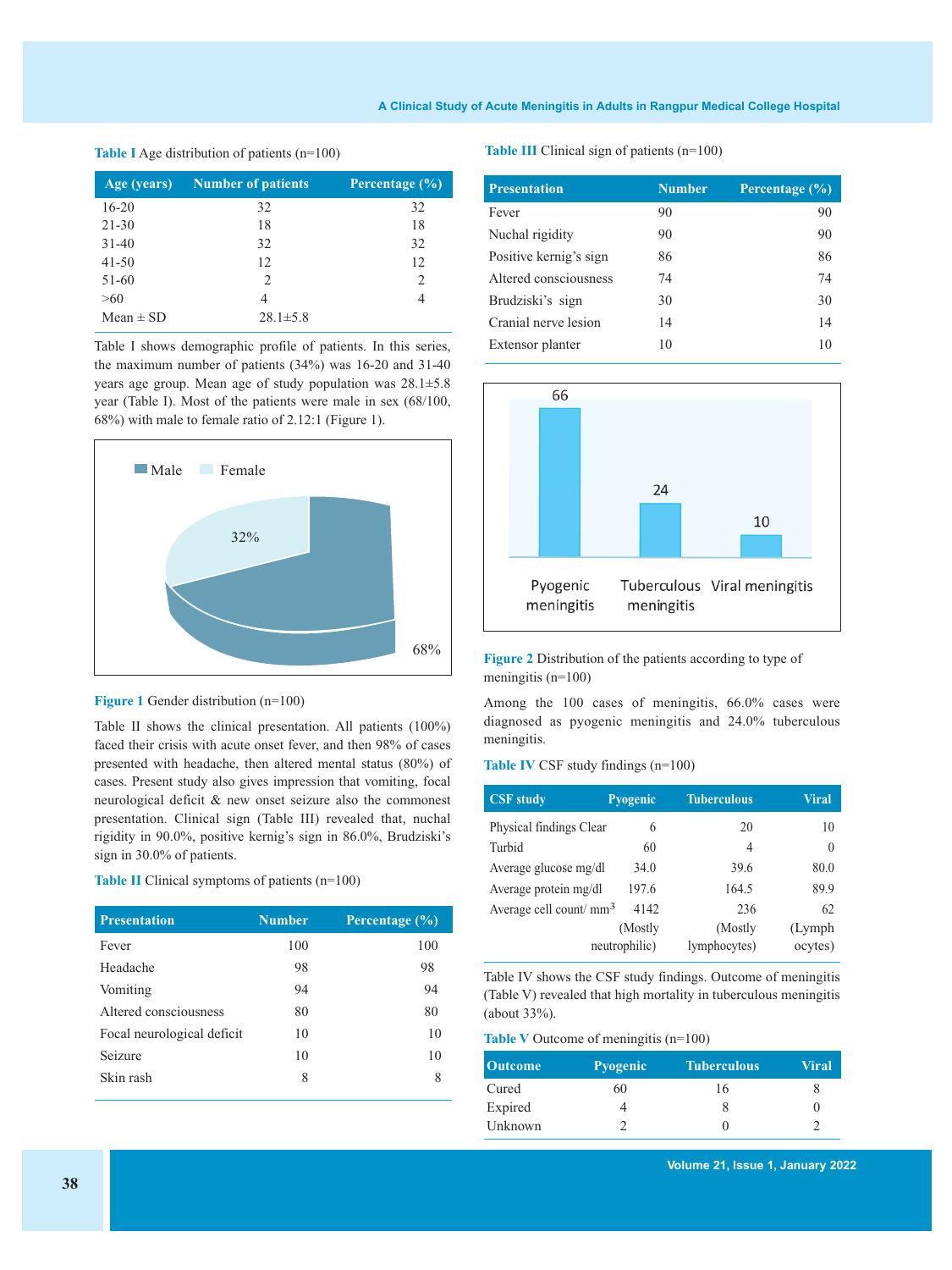### DISCUSSION

Infection of CNS is a medical emergency. The incidence of bacterial meningitis in the USA is >2.5 per 100000 people per year. The exact incidence of viral meningitis is impossible to determine since most cases go unreported to public health authorities. There is no exact report yet in our country. So it is reasonable to study on this health problem in our set up.

In this study hundred consecutive cases were recruited. The mostly affected groups were below 40 years of age comprising 82%. The maximum age incidence in meningitis of this study was between 16-20 and 31-40 (n=32 in each, 32%). There is an overall male preponderance with a male to female ratio

2.12:1  $(n=68 \text{ vs } n=32)$ . The male preponderance in this hospital based study is most probably due to wide exposure to the various of infective agents and avoidance of hospital admission by female in this series maximum patient's were presented with fever, (100%), headache/nuchal rigidity, (98%) and vomiting (94%). Altered consciousness was present in about 80% of patient's. 10% patient had with focal neurological deficit and seizure, 8% patient presented with skin rash which were meningococcal meningitis. Maximum patient's had components of classical triads of meningitis (i.e. fever, headache and nuchal rigidity). These findings correlate with the study done by Marlene L. Durand, Stephen B.and et al.<sup>12</sup>

In this series examination of patients reveal maximum patient's had fever, (90%), neck rigidity (90%) and positive Kernig's sign. Brudzinski's sign was present in only 30 (30%), patient. Cranial nerve palsy was present in 14 (14%) patient of which most frequent were 6<sup>th</sup> nerve and common etiology was tuberculous meningitis which correlates with the study done by G.E. Thwaites and et al. 14

Incidence of pyogenic meningitis was 66% (n=66), Tuberculous meningitis was 24% (n=24) and viral meningitis was10% (n=10). In cases of pyogenic meningitis maximum prevalent organism was meningococcus 66.6% (n=44), second organism was pneumococcus

27.27% which correlates with various study. 13,14 About the etiological agents of adult bacterial meningitis, I failed to identify organism in 4 cases of bacterial meningitis.

Colour of CSF was turbid in maximum cases of bacterial meningitis and clear in maximum cases of tuberculous meningitis and all case of viral meningitis. In this series CSF glucose concentration was very low (34mg/dl) and protein concentration was high (197.6 mg/dl) in case of pyogenic meningitis. In tuberculous meningitis the finding was more or less same. In viral meningitis CSF glucose and protein was more or less normal. These findings correlates with result of other finding. 15-17

CSF cell count was very high (Average >4000/mm3) in case of pyogenic meningitis of which most were neutrophils. Cell count in case of tuberculous meningitis modest (average 236/mm3) of which most were lymphocytes. These findings correlate with the findings of maximum authority. 14,15

In maximum cases of pyogenic meningitis there was neutrophilic leukocytosis and average total leukocyte count was about 15000/mm3 which slightly differ from study done by G.E Thwaites  $(>15000/\text{mm}^3)^{14}$ . Hospital outcome of treated case of pyogenic meningitis was good and mortality was 6.67%. Inspite of treatment 8 out of 24 (33.3%) of tuberculous meningitis patient's was died. Outcome of viral meningitis was satisfactory. These findings correlate with findings of various researchers.

#### **CONCLUSIONS**

The diagnosis of meningitis can be very challenging for emergency physicians, and it requires combining historical and physical examination findings to form an overall clinical impression. Many patients with disease will not present with classic signs and symptoms, and physical examination alone has been shown to be insufficient to diagnose meningitis. Lumbar puncture should therefore be utilized when sufficient diagnostic uncertainty remains, and caution should be exercised when interpreting results to differentiate likely viral versus bacterial disease. Systemic steroids are an important adjunctive treatment for bacterial meningitis and should be administered along with the first doses of broad spectrum empiric antibiotics in the emergency department.

## DISCLOSURE

All the authors declared no competing interest.